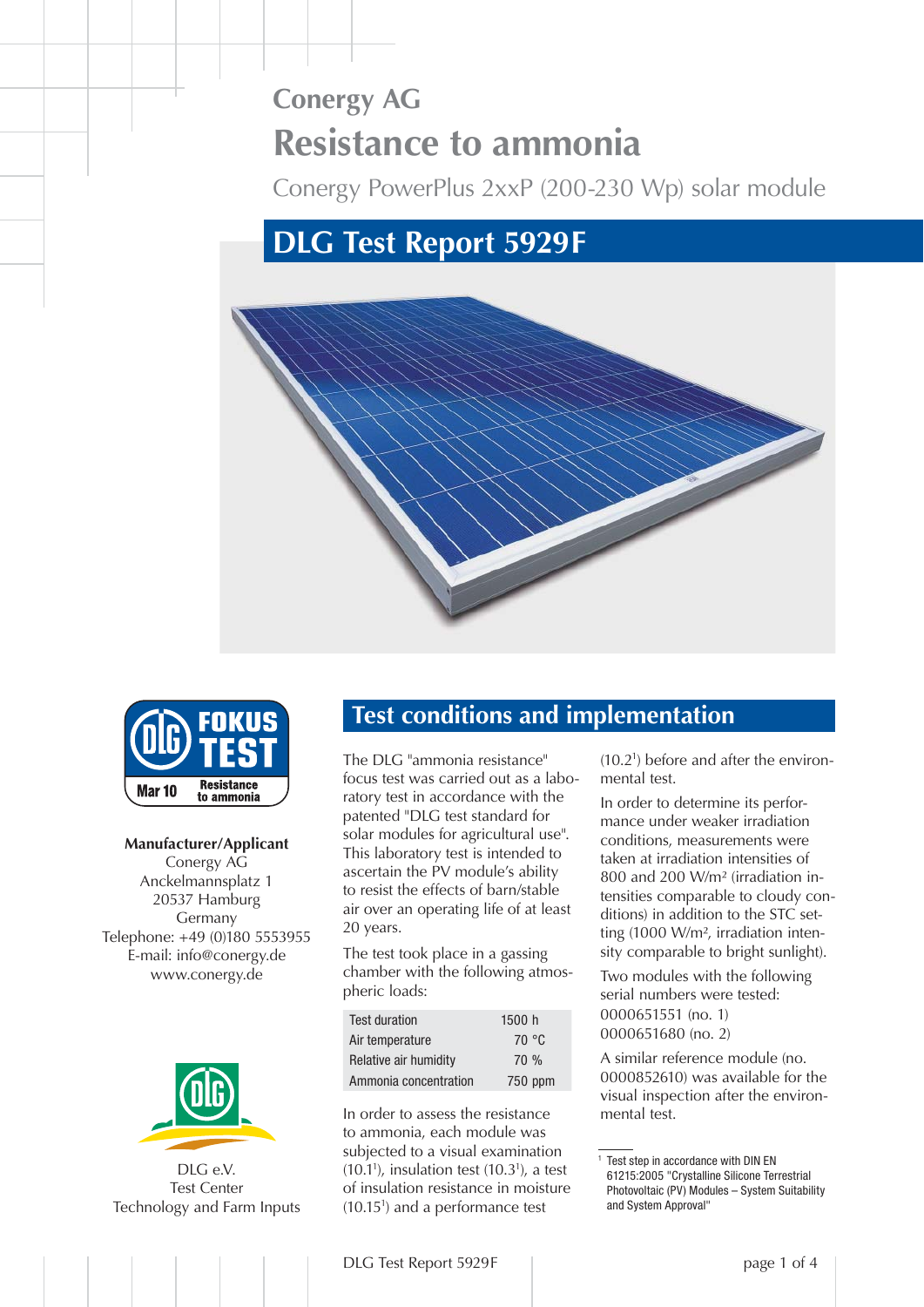# **Principal Technical Data** (Manufacturer's information)

#### **Design**

- Solar module (PV module) made of multi-crystalline silicon solar cells
- A solar module with a plastic film on the rear and a frame made of angled anodized aluminium sections
- $-60$  solar cells connected in series ( $\Box$  15.6 cm)
- Type of solar cell: 3 busbar cells
- IP 67 outlet socket with three bypass diodes,

Plug-in connector: Huber + Suhner with integrated twist lock, Cable length for each terminal: 1.0 m

#### **Module electrical data**

| Nominal output, P <sub>MPP</sub>                    | 220 Wp     |
|-----------------------------------------------------|------------|
| Nominal current, I <sub>MPP</sub>                   | 7,65 A     |
| Nominal voltage, U <sub>MPP</sub>                   | 29,01 V    |
| Short-circuit current, I <sub>sc</sub>              | 8.15A      |
| Off-load voltage, $U_{0c}$                          | 36,23 V    |
| System voltage, U                                   | 1000V      |
| Module efficiency                                   | 13,51%     |
| Output tolerance                                    | $-0/+2,5%$ |
| Temperature coefficient, $P_{\text{MPP}}$ -0,45%/°C |            |
|                                                     |            |

### **Dimensions and weight**

| Length / Width / Height | 1651 mm / 986 mm / 46 mm |
|-------------------------|--------------------------|
| Weight                  | 22 kg                    |

#### **Notes on abbreviations:**

- Depending on the load, the current (I) and voltage (U) assume various values between zero and a maximum value (short-circuit current when U=0, and offload voltage when I=0). So, for example, a higher flow of current leads to a decrease in voltage, and vice versa. Maximum output is produced only at one operating point, the "Maximum Power Point", or MPP.
- For the purposes of comparability, PV module characteristic values,  $(P_{MPP}$ , U<sub>MPP</sub> and I<sub>MPP</sub>), are determined under the following Standard Test Conditions (STC) in accordance with IEC standard 60904: cell temperature: 25 °C, irradiation intensity: 1000 W/m<sup>2</sup> with a defined light spectrum (class A solar simulator) with an air mass of AM=1.5.

# **Summarised Evaluation**

| <b>Test criterion</b>                                 | Test result (comparison before/after ammonia-load in the environment)                         | <b>Evaluation</b> |  |  |
|-------------------------------------------------------|-----------------------------------------------------------------------------------------------|-------------------|--|--|
| <b>Performance stability</b>                          |                                                                                               |                   |  |  |
|                                                       | Very slight decrease in performance, $\leq 0.5\%$                                             | $+ +$             |  |  |
| <b>Visual examination</b>                             |                                                                                               |                   |  |  |
|                                                       | No damages, glass very slightly abraded                                                       | $^+$              |  |  |
| Insulation test and insulation resistance in moisture |                                                                                               |                   |  |  |
|                                                       | Requirements met; despite decrease, there is still a very high level of insulation resistance | N.R.              |  |  |
|                                                       | Evaluation range: $++/+/ \circ$ $\ell$ - $\ell$ - $\circ$ = standard $/N.R.$ = not rated)     |                   |  |  |

# **Evaluation table**

The following evaluation table is used for the DLG focus test "Resistance to ammonia":

| <b>Evaluation</b> | <b>Test result: Performance stability</b> | <b>Test result: Visual inspection</b> |
|-------------------|-------------------------------------------|---------------------------------------|
| $+ +$             | $\leq$ -2%:                               | no abnormalities                      |
|                   | $>$ -2% bis $\le$ -3.5%                   | very slight abnormalities             |
|                   | $> -3.5\%$ bis $\le -5\%$                 | slight abnormalities                  |

The "resistance to ammonia" DLG focus test is considered to have been passed if the insulation requirements are met and the "performance stability" and "visual examination" test criteria are rated as at least "standard".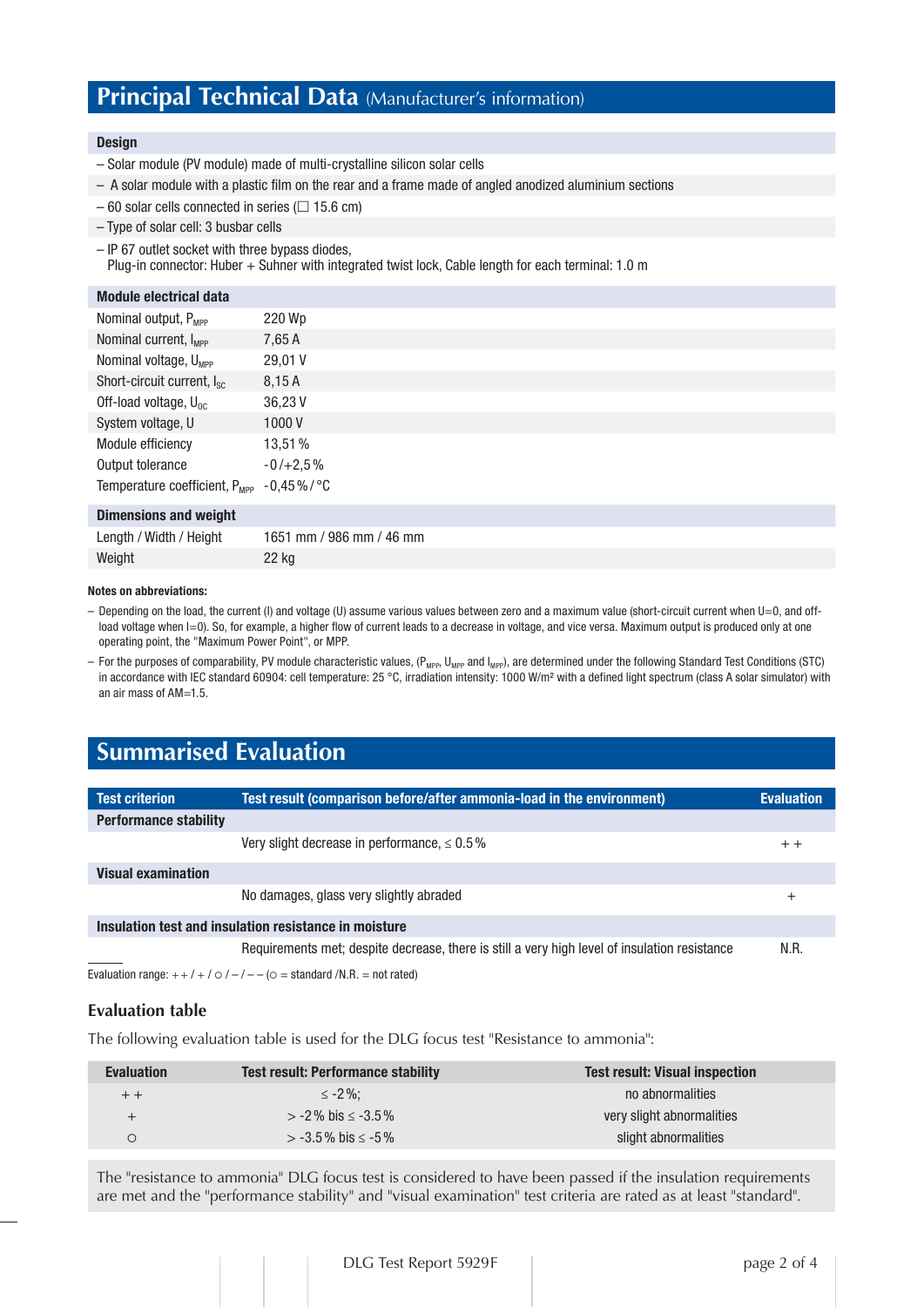# **Test results**

The "Conergy PowerPlus 220P" PV module has passed the "resistance" to ammonia" DLG focus test. Based on this result, it can be assumed that this model of PV module is resistant to ammonia-bearing atmospheres in stables/barns, and that there is no additional acceleration in the normal deterioration expected.

# **Performance stability**

The performance measurement results before and after the environmental test are summarised in Table 1 and Figure 1. Overall, a decrease in performance of up to  $\leq 0.5\%$  is considered to be very slight.

# **Visual examination**

In the visual examination, no damage or significant abnormalities were observed, either before or after the environmental test. After the atmosphere test in ammonia gassing chamber, the entire glass surface displayed abraded areas. Their size ranged from a few cubic centimetres to cell transverse row.

Furthermore, slight discolouration could be seen on the connecting plug cable insulation and the cable's surface was slightly abraded. These abnormalities are considered to be very slight.



#### *Figure 1:*

*Change in performance after the environmental test in an ammonia-loaded atmosphere*

### **Insulation test**

The requirements were met (no breakdown, no surface cracks, and insulation resistance of at least 40 MΩm²) in the insulation test.

The insulation resistance in module no. 1 (requirement: > 1630 MΩm²) remained unchanged after the environmental test.

In module no. 2, the insulation resistance of  $> 1630$  MΩm<sup>2</sup> decreased slightly to 1450 MΩm² after the environmental test.

Very high insulation resistance values were achieved.

### **Insulation resistance in moisture**

The requirement of insulation resistance of a minimum of 40 MΩm<sup>2</sup> was met. In new condition was 600 MΩm² in new condition and 300 MΩm² was measured after the environmental test.

Therefore, the insulation resistance in moisture is at a very high level (values > 250 MΩm²) in a module with glass film design.

# *Table 1: Performance stability*

| Module no. | <b>Criterion</b>      | <b>Intensity of irradiation</b> |          |                      |          |                      |         |
|------------|-----------------------|---------------------------------|----------|----------------------|----------|----------------------|---------|
|            |                       | 1000 W/m <sup>2</sup>           |          | 800 W/m <sup>2</sup> |          | 200 W/m <sup>2</sup> |         |
|            |                       | <b>before</b>                   | after    | <b>before</b>        | after    | <b>before</b>        | after   |
|            | Output at the MPP     | 225.1 Wp                        | 224.8 Wp | 180.0 Wp             | 179.4 Wp | 42.7 Wp              | 42.8 Wp |
|            | Change in performance | $-0.15\%$                       |          | $-0.32\%$            |          | $0.04\%$             |         |
| 2          | Output at the MPP     | 225.9 Wp                        | 224.8 Wp | 180.0 Wp             | 179.6 Wp | 42.9 Wp              | 43.0 Wp |
|            | Change in performance | $-0.48%$                        |          | $-0.19%$             |          | $0.11\%$             |         |

### **Comments**

The performance values measured represent relative, not absolute, values. The reason is that the flasher used for the measurements (model: cetisPV-XF2M AM 1.5 Class A solar simulator) had not been calibrated with the cell material of the specimens.

For prototype certification in accordance with DIN EN 61215, the reduction in performance must not exceed 5 % (applicable only to STC conditions).